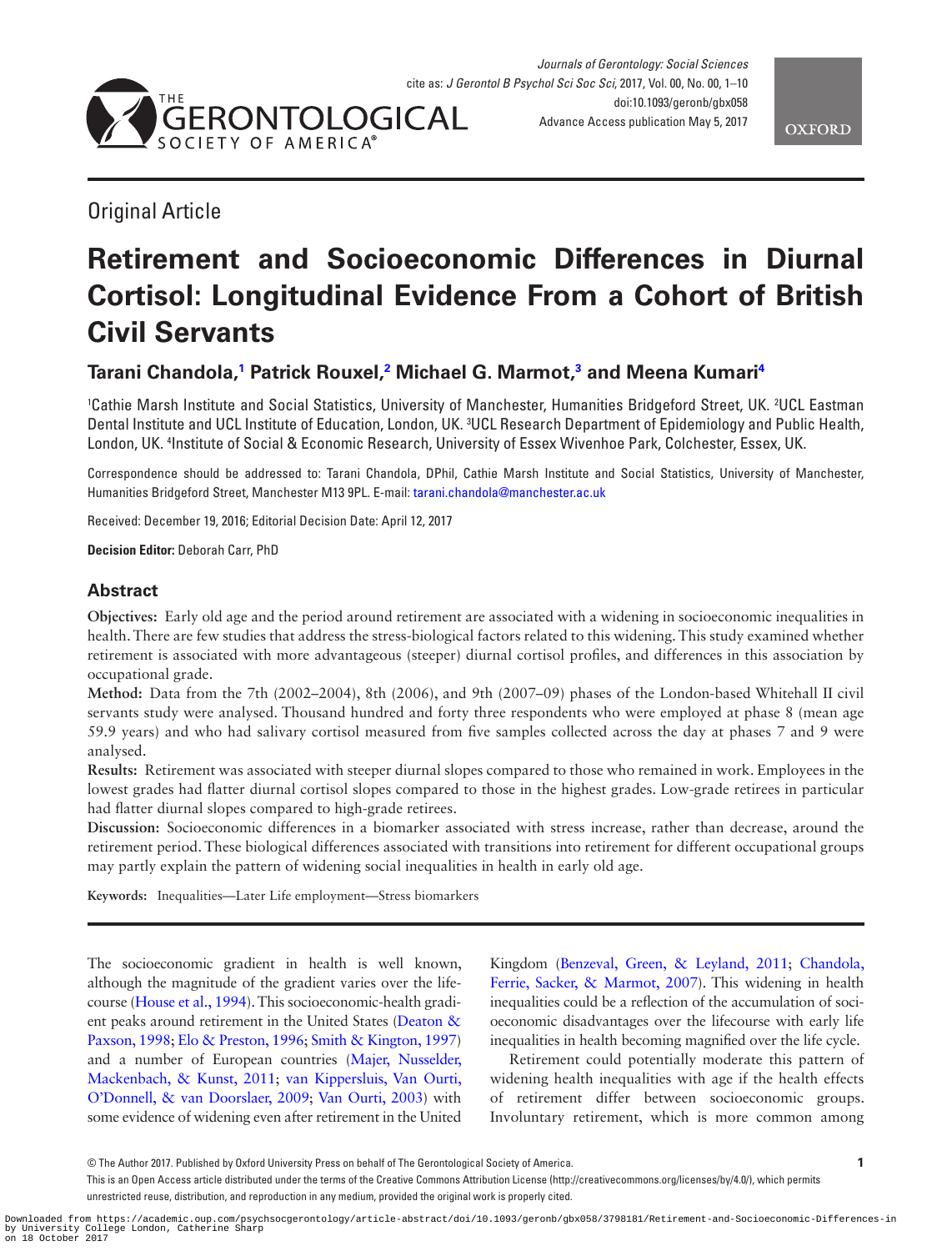disadvantaged workers, is associated with poorer health, however, evidence for the effect of overall retirement on health is ambiguous [\(Banks, Chandola, & Matthews,](#page-8-6)  [2015](#page-8-6)). A systematic review on retirement and health suggests retirement has a beneficial effect on mental health [\(van](#page-9-3)  [der Heide, van Rijn, Robroek, Burdorf, & Proper, 2013](#page-9-3)), although meta-analyses from the same review suggest that retirement has no overall effect on perceived general health and physical health.

There is also some evidence that the health benefits of retirement mainly occurs among employees working in low occupational grades and poor quality work ([Westerlund](#page-9-4)  [et al., 2009](#page-9-4)), who report improved health on retirement, although the improvements were only observed for selfreported and mental health measures and not for physical health ([Westerlund et al., 2010](#page-9-5)). The improvement in mental health shortly after retirement may be a consequence of a reduction in work-related stressors, particularly for those in the lowest occupational grades and poorest working conditions. There is evidence that chronic work stressors are more prevalent in the lowest occupational grades ([Wahrendorf, Dragano, & Siegrist, 2013\)](#page-9-6), as well as evidence that such chronic stressors affect physical [\(Chandola,](#page-8-7)  [Brunner, & Marmot, 2006\)](#page-8-7) and mental health ([Stansfeld](#page-9-7)  [& Candy, 2006](#page-9-7)). However, the retirement-related improvement in health for employees in low occupational grades and poor quality work appears to contradict other observed patterns of widening social inequalities in health in early old age and retirement.

One of the limitations of existing studies on retirement and health is a lack of studies on related biological processes stress is often inferred from mental health measures, but direct biophysiological measures associated with the stress response are often not measured. There is, as yet, no evidence on a reduction in physiological stress levels around retirement, particularly for those in low occupational grades and poor working conditions. It may be useful to examine what happens to biophysiological measures associated with stress around the period of retirement, as self-reported measures of stress and mental health may be confounded by social status and perceptions of health. With retirement and pension age increasing in most countries, there is a need to examine whether such policies could impact on the wellbeing of employees in disadvantaged working conditions.

There is now considerable scientific evidence linking lower and more disadvantaged social positions to higher levels of biomarkers of stress [\(Dowd, Simanek, & Aiello,](#page-8-8)  [2009;](#page-8-8) [Kumari et al., 2010a;](#page-8-9) [Kunz-Ebrecht, Kirschbaum,](#page-8-10)  [& Steptoe, 2004](#page-8-10); [Matthews & Gallo, 2011](#page-8-11); [Steptoe et al.,](#page-8-12)  [2003\)](#page-8-12). Cortisol is a stress hormone that follows a diurnal profile, peaking around 30 minutes after awakening, and returning to very low levels by bedtime. Stress disrupts the diurnal profile of cortisol, resulting in elevated levels of cortisol and a flatter diurnal slope from the awakening response to bedtime. Flatter diurnal cortisol slopes

are thus a key biomarker associated with stress, indicating dysregulation in the endocrine stress response system ([Adam & Kumari, 2009\)](#page-8-13). Flatter diurnal cortisol slopes are also associated with cardiovascular mortality—a 1 SD increase in cortisol at bedtime was associated with a doubling of the relative risk of cardiovascular mortality within 6–8 years ([Kumari, Shipley, Stafford, & Kivimaki,](#page-8-14)  [2011\)](#page-8-14). Previous analyses of diurnal cortisol slopes in the same study found two distinct patterns of diurnal cortisol secretion—a "normative" versus a "raised" pattern with the latter characterized by higher diurnal cortisol and a flatter diurnal slope, which in turn was associated with older age, smoking status, stress on the day of sampling and shorter sleep duration ([Kumari et al., 2010b\)](#page-8-15).

However, a major limitation of previous studies on social position and cortisol is a lack of longitudinal analyses, especially in relation to changes in social position and stress. There are different theories about how a change in social position affects stress and the associated biological response. The impact of social position on stress may differ by stability of social rank. The physiological and psychological advantages of high social rank disappears when rank is unstable among baboons [\(Sapolsky, 1992\)](#page-8-16). Among humans, the period around retirement could be particularly important as status based on occupation rankings could change during the transition to retirement. A steep upward career path in the life-history of Dutch retirees was associated with more difficulties adjusting to the loss of status following retirement [\(Damman, Henkens, & Kalmijn,](#page-8-17)  [2015](#page-8-17)). Furthermore, as work-related stressors are more prevalent among lower ranking occupations, retirement is likely to reduce stress among low-grade employees. Thus, the social gradient in stress may become less pronounced as employees transition into retirement because of a reduction in work-related stress among employees in lower ranking occupations.

A further limitation of existing cross-sectional research on socioeconomic differences in stress is the lack of controls for previous levels of stress and health. Employees who are stressed or more unhealthy are also more likely to leave their jobs [\(Wahrendorf et al., 2013\)](#page-9-6), resulting in a "survivor" workforce who are better able to cope with stressors or who are less stressed. It is thus difficult to compare the cross-sectional stress levels of employees who survive in employment to their "retired" peers, as they may have been differentially exposed to work stressors, or those who remain in employment may be more resilient to stressors and ill-health.

This study investigated whether a recent transition into retirement was associated with steeper (more advantageous) diurnal cortisol slopes compared to those in employment in later life. Furthermore, we examined whether retirement was associated with steeper diurnal slopes for those at the bottom of the occupational hierarchy who transitioned into retirement, compared to their peers who remained in employment.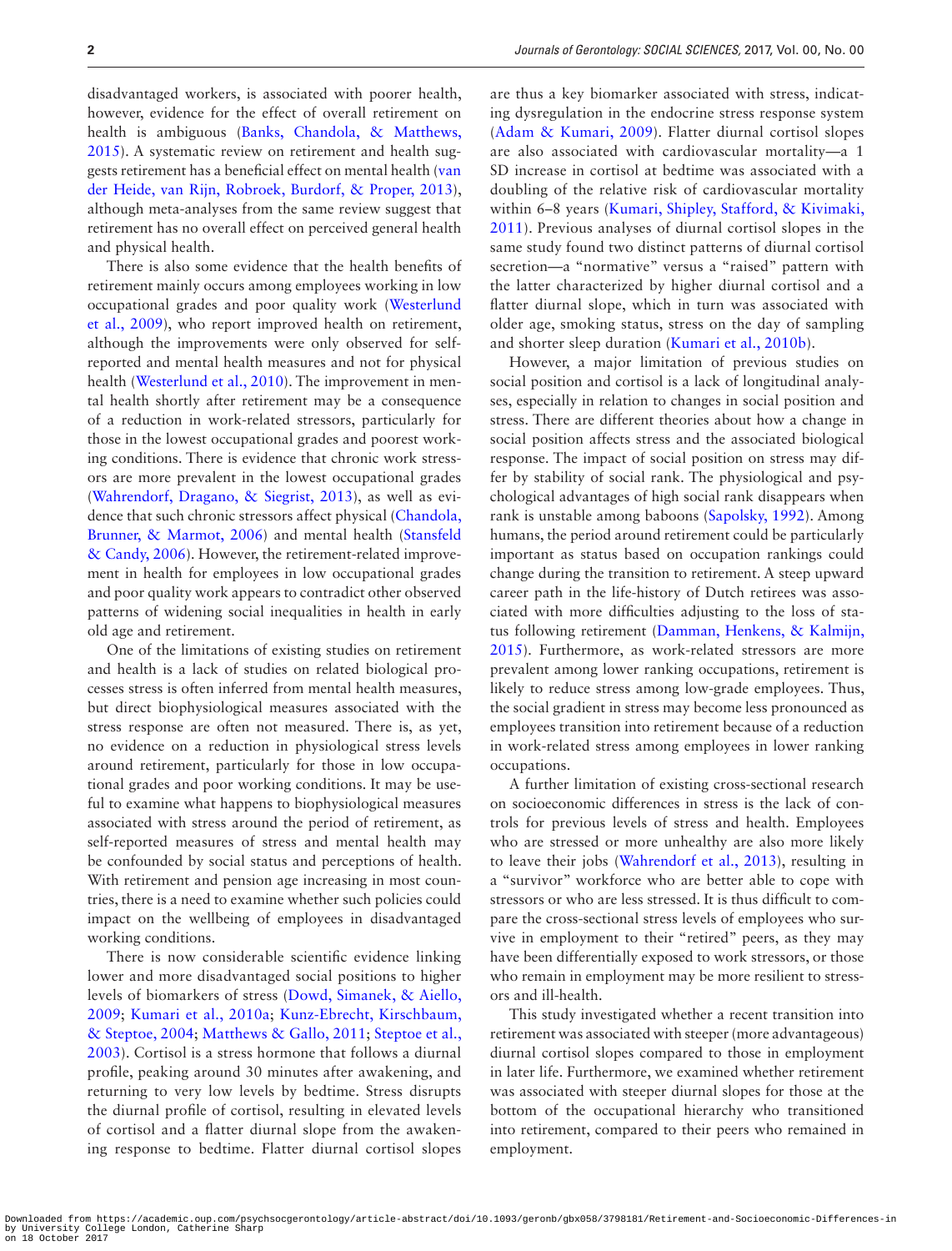## **Methods**

#### Study Participants

The data analysed were from the  $7<sup>th</sup>$  (2002–2004), 8th (2006), and 9th (2007–09) phases of the Whitehall II cohort study. The cohort was initially recruited between 1985 and 1988 (phase 1) from 20 London-based civil service departments. Eleven phases of the study have been completed, although only phases 7 and 9 have saliva samples for the assessment of cortisol. The initial cohort (of 10,308 employees) was recruited between 1985 and 1988 from 20 London-based civil service departments [\(Marmot](#page-8-18)  [& Brunner, 2005\)](#page-8-18). Ethical approval for the Whitehall II study was obtained from the University College London Medical School committee on the ethics of human research. Informed consent was gained from every participant.

As the research questions focus on recent transitions from employment to retirement, transitions among those who were in employment at phase 8 (2006) and who were either still in work or self-reported as retired by phase 9 (2007–09) were analysed (*n* = 2,598). Among them, only 1,501 had cortisol measured at phase 7, and a further 1,190 had cortisol measured at phase 9. The analytical sample further reduced  $(n = 1,143)$  with missing covariate data.

#### Cortisol Collection and Analysis

Respondents provided (by post) six saliva samples in salivettes over the course of a normal (working) weekday at waking, +30 mins, +2.5 hours, +8 hours, +12 hours, and bedtime at phases 7 and 9. Only a subsample of all phase 7 respondents could participate because of a late start to the data collection for cortisol, but all phase 9 respondents were eligible for cortisol data collection. Participation rates in cortisol collection were around 90% at both phases. Respondents used a log book to record information on their waking time and the time each sample was taken; technical details are available here ([Kumari, Shipley, Stafford, &](#page-8-14)  [Kivimaki, 2011\)](#page-8-14). There was a right skewed distribution of cortisol values and cortisol data were transformed by natural logarithm for the regression analysis.

#### Exposures

#### **Hours since awakening**

This was based on respondents recording of waking time and time of sampling in the log book diary. Linear and quadratic terms of the time variable were used in the models to estimate nonlinear effects.

#### **Employment grade**

Civil service employment grade was used to categorize people into high, middle, or low grades. Civil service jobs are predominantly nonmanual, although a few office support staff were messengers and porters ([Marmot & Brunner,](#page-8-18)  [2005](#page-8-18)). About half of those still employed at phase 8 were

still working in the civil service. Those employed elsewhere were classed according to their last civil service grade as that is a strong predictor of their health, and similar to the low prevalence of manual jobs in the civil service, very few of ex-civil servants (<5%) were working in partly skilled or unskilled manual jobs.

All participants were working at baseline (phase 8). Employment status at follow up (phase 9) was selfreported. Only those who remained in employment or had stated they had retired were included in the analysis. Those who were unemployed  $(n = 32)$ , too sick to work  $(n = 4)$ , or were looking after their family  $(n = 12)$  were not included in the analysis as these other labor market and economic inactivity statuses are likely to be associated with poorer health. Due to the healthy worker effect ([Li & Sung, 1999](#page-8-19)), we tried to keep the control (still employed) and treatment (retired) groups as similar as possible by removing from the analysis those workers who had stopped working for any other reason apart from self-reporting as retired.

#### Covariates

Age, sex, and smoking status were assessed by questionnaire. Current smokers were defined as those who reported smoking cigarettes, cigars or a pipe, social or occasional smoking, or taking nicotine replacement products. Body mass index (BMI) groups (<20, 20–25, 25–30, and 30+) were derived from height and weight measurements by trained nurses at phases 7 and 9. Hours slept the night before day of saliva sample collection was based on the respondents recording in the log book diary of their time of falling asleep and their awakening time. Sleep duration was grouped into 5 categories (<5 hours, 5–6 hours, 6–7 hours, 7–8 hours, and 8 hours+). Self-reported health was measured by a question on general health (5-point Likert scale going from excellent to poor) and the report of any long standing illness. Marital status was categorized into never married, currently married/cohabiting, and formerly married/cohabiting. All the continuous covariates (age, BMI, sleep hours, and awakening time) were categorized to facilitate the interpretation of the interactions with the continuous hours since awakening variable.

#### Statistical Methods

As the cortisol values are sampled across the day and clustered within individual respondents, multilevel growth curve models were analysed. These models account for the clustering of sampled occasions of cortisol collection within individuals, as well as between-individual heterogeneity in the diurnal slopes, by estimating random slopes for the hours since awakening variable. Only a random slope for the linear hours since awakening variable was estimated as the random slope for the quadratic term resulted in very small estimates and negative variance estimates.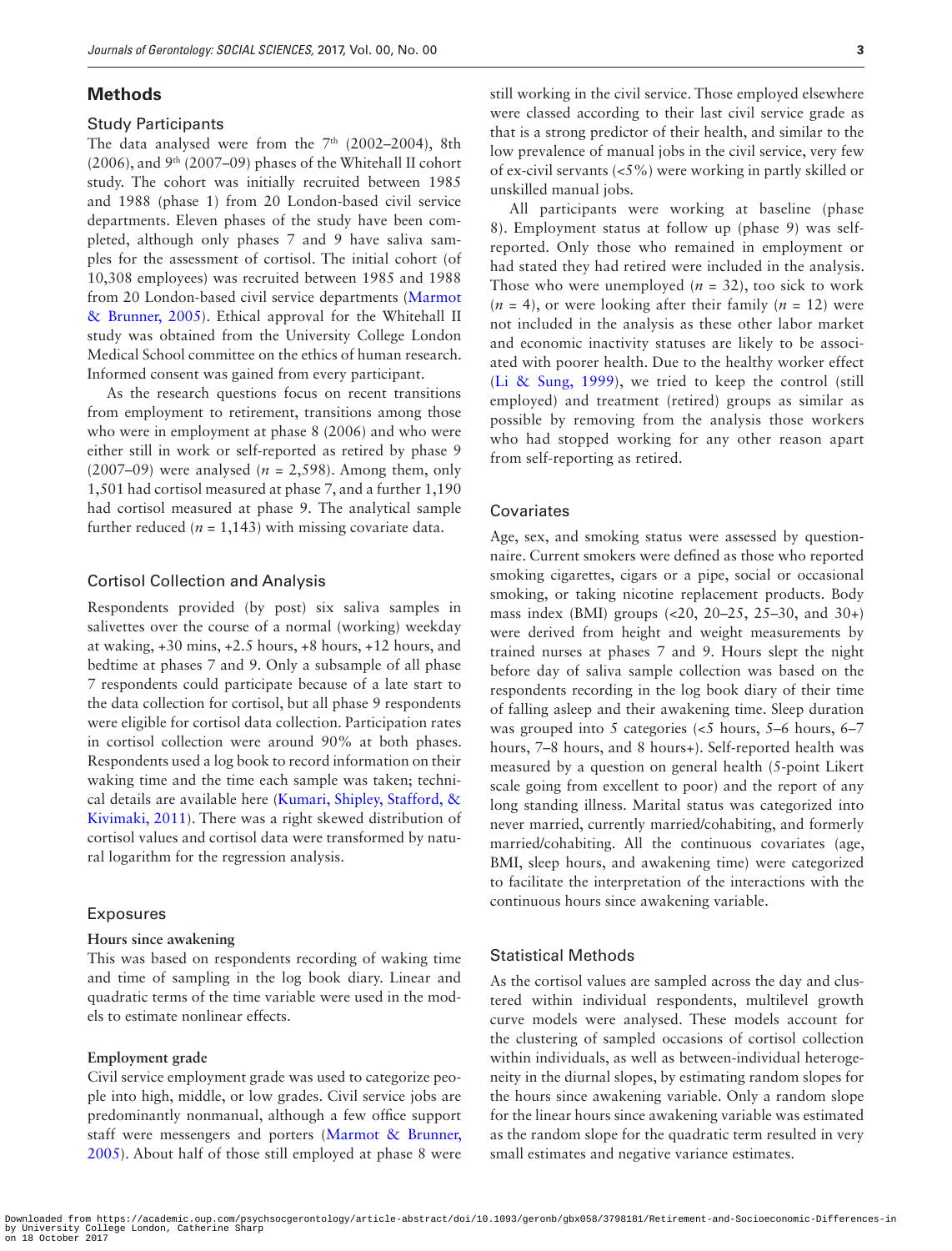In each of these models, the phase 9 log cortisol values on awakening, at 2.5, 8, and 12 hours later and at bedtime were regressed on hours since awakening, the employment grade/status variables and the other covariates. The second diurnal cortisol sample at 30 minutes after awakening was not included as the cortisol awakening response and the diurnal slope may have differing biological underpinnings ([Adam & Kumari, 2009](#page-8-13)).

The interaction terms between the employment grade, employment status and hours since awakening were included in the models to test whether the diurnal cortisol slopes differed between employment grade and status categories. These interaction terms between these covariates and hours since awakening were added to the model even if the main effects of the covariates were not statistically significant, as the nonsignificant average diurnal effect of the covariates could be masking significant differences between the diurnal slopes. This could occur due to "qualitative" or "crossover" interactions ([VanderWeele & Knol,](#page-9-8)  [2014](#page-9-8)). Statistical significance at the 5% level was measured by the change in Deviance (−2 \* Log Likelihood Ratio) of nested models. All the models controlled for key confounders measured at phase 9, that have previously been shown to be associated with diurnal cortisol—age, sex, smoking status, BMI, sleep hours, and awakening time, as well as the significant interactions of each of these covariates with hours since awakening. We also controlled for the phase 7 values of log cortisol and the interaction with hours since awakening, which results in the interpretation of regression coefficients as change in cortisol slopes (from phase 7 to 9). However, the addition of the Wave 7 diurnal cortisol variables to the models made very little difference to the other coefficients in the model, with the exception of the intercept (see Supplementary Appendix Table 2 for a comparison of final model coefficients from Table 2 with and without Wave 7 diurnal cortisol). Hence, rather than describing the coefficients in [Table 2](#page-5-0) in terms of change in diurnal cortisol slopes, we have ignored interpreting the effect of lagged cortisol, and instead interpreted the coefficients in terms of associations with the phase 9 diurnal cortisol slopes.

We additionally tested whether other potential confounders such as marital status (at phase 9), and other potential selection factors such as self-reported health and longstanding illness (measured at phase 7, as these are potential selection factors), and their interactions with hours since awakening were associated with diurnal cortisol and found no evidence for improvement in model fit, so these were removed from further analysis. All the multilevel analyses were carried out using MLwin software.

## **Results**

[Table 1](#page-3-0) displays the mean cortisol on awakening and bedtime at phases 7 and 9 of the Whitehall II study by key explanatory variables in the analysis. Employees working in the lowest grades had lower cortisol values on awakening but higher cortisol at bedtime in both periods. This suggests that the low-grade employees had flatter diurnal slopes at both phases. A similar pattern of flatter diurnal slopes was observed for the employed (compared to the retired) at both

<span id="page-3-0"></span>**Table 1.** Mean (95% Confidence Intervals) of Cortisol Upon Awakening and at Bed Time by Levels of Key Explanatory Variables, Whitehall II: Phases 7 (2002–04) and 9 (2007–09)

|                             | 2002-04 Cortisol              | 2002-04 Cortisol  |                  | 2007-09 Cortisol     | 2007-09 Cortisol    |                  |
|-----------------------------|-------------------------------|-------------------|------------------|----------------------|---------------------|------------------|
|                             | upon awakening                | at bed time       | $\boldsymbol{n}$ | upon awakening       | at bed time         | $\boldsymbol{n}$ |
|                             | Civil service grade (2007–09) |                   |                  |                      |                     |                  |
| High                        | 17.72 [16.29, 19.14]          | 2.82 [2.40, 3.24] | 576              | 15.72 [15.10, 16.33] | 2.61 [2.33, 2.88]   | 576              |
| Middle                      | 16.73 [15.82, 17.65]          | 2.26 [2.02, 2.49] | 500              | 14.94 [14.25, 15.63] | 3.38 [2.76, 4.01]   | 500              |
| Low                         | 15.26 [13.12, 17.40]          | 2.89 [1.98, 3.79] | 67               | 14.43 [12.31, 16.54] | 4.02 [2.63, 5.40]   | 67               |
|                             | Employment status (2007–09)   |                   |                  |                      |                     |                  |
| Employed                    | 16.75 [15.74, 17.77]          | 2.32 [1.99, 2.65] | 280              | 15.30 [14.34, 16.27] | 3.08 [2.18, 3.97]   | 280              |
| Retired                     | 17.27 [16.22, 18.32]          | 2.66 [2.36, 2.96] | 863              | 15.30 [14.79, 15.81] | 3.01 [2.71, 3.32]   | 863              |
| Age-group (2007-09)         |                               |                   |                  |                      |                     |                  |
| $55 - 60$                   | 16.96 [15.89, 18.03]          | 2.26 [2.01, 2.51] | 437              | 14.98 [14.29, 15.66] | 2.69 [2.37, 3.00]   | 437              |
| $60 - 65$                   | 17.64 [16.00, 19.27]          | 2.73 [2.31, 3.14] | 479              | 15.50 [14.75, 16.25] | $3.14$ [2.65, 3.64] | 479              |
| $65 - 70$                   | 16.94 [15.44, 18.43]          | 3.01 [2.00, 4.02] | 149              | 15.61 [14.35, 16.87] | 3.42 [1.96, 4.88]   | 149              |
| $70 - 79$                   | 15.53 [13.93, 17.13]          | 2.62 [2.08, 3.17] | 78               | 15.30 [13.81, 16.80] | 3.50 [2.21, 4.80]   | 78               |
| Gender                      |                               |                   |                  |                      |                     |                  |
| Men                         | 17.04 [16.26, 17.81]          | 2.61 [2.33, 2.90] | 904              | 15.52 [15.00, 16.04] | 2.98 [2.61, 3.34]   | 904              |
| Women                       | 17.54 [14.86, 20.22]          | 2.44 [2.00, 2.88] | 239              | 14.48 [13.57, 15.40] | 3.23 [2.59, 3.87]   | 239              |
| Sleep hours (wave specific) |                               |                   |                  |                      |                     |                  |
| $< 6$ hours                 | 17.13 [13.99, 20.27]          | 2.98 [2.41, 3.55] | 210              | 14.33 [13.05, 15.62] | 3.94 [2.98, 4.91]   | 148              |
| $6-7$ hours                 | 17.17 [15.79, 18.54]          | 2.57 [2.07, 3.08] | 366              | 15.39 [14.58, 16.20] | 2.77 [2.45, 3.09]   | 345              |
| 7-8 hours                   | 17.03 [16.02, 18.04]          | 2.37 [2.03, 2.72] | 390              | 15.37 [14.63, 16.11] | 2.70 [2.32, 3.07]   | 409              |
| $>8$ hours                  | 16.75 [15.52, 17.98]          | 2.34 [1.80, 2.88] | 141              | 15.65 [14.63, 16.67] | 3.40 [2.26, 4.54]   | 241              |
|                             |                               |                   |                  |                      |                     |                  |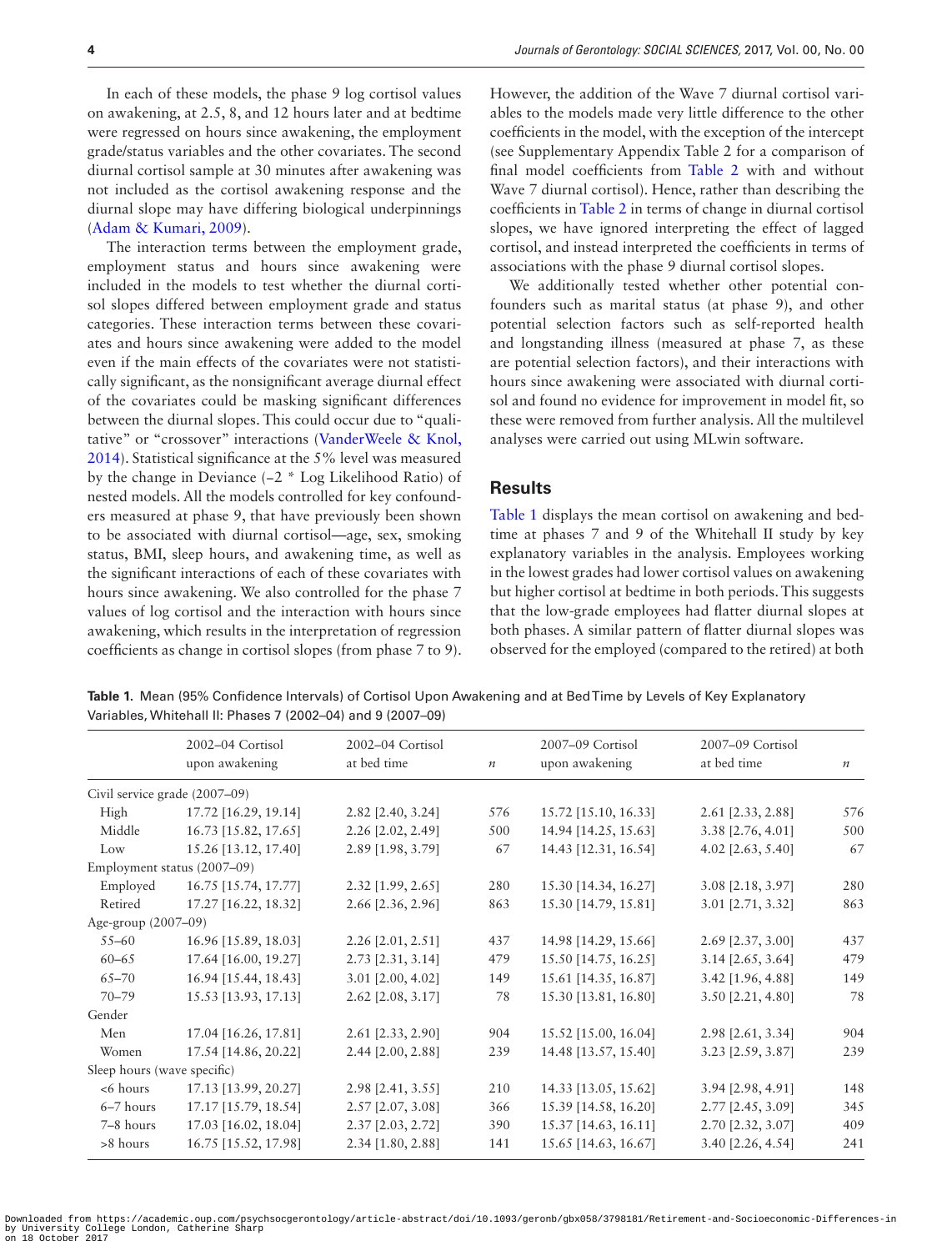phases. At phase 9, flatter slopes were observed for participants reporting short sleep hours (<6 hours). The mean age of employees at phase 8 was 59.9 years (with a standard deviation of 4.2). By phase 9, the mean age of those who retired was 62.9, and among those still in employment was 61.7 years.

[Table 2](#page-5-0) displays the results of the multilevel model with the log transformed salivary cortisol sampled throughout the day as the dependent variable. All the models were adjusted for age-group, employment status, gender, sleep hours, awakening time, smoking status, and Wave 7 diurnal cortisol levels, as well as their interactions with the hours since awakening variable. BMI, marital status, general health, longstanding illness, and their interactions with hours since awakening did not improve model fit and so were excluded from further analysis. Similarly, the interaction of gender with hours since awakening was not significant so gender was only a main effect in the displayed models. The additional covariates from all the models are displayed in Supplementary Appendix Table 1.

Table 2 displays coefficients that are the same for all individuals ("fixed") and that differ between individuals ("random") from the different multilevel models. As we are interested in comparing the diurnal cortisol slopes of different individuals and groups, we first needed to describe the "growth curves" of diurnal cortisol (Model 1). A standard growth curve model has a (fixed) time coefficient that is the average increase or decrease in the dependent variable per unit of time. In addition, a random slope of the time coefficient was estimated to allow for differing growth rates for individuals.

Model 1 examined the baseline model with the linear and quadratic terms for hours since awakening as the key explanatory variables, adjusted for all the covariates mentioned above. The negative linear hours since awakening coefficient (or "slope") is the average diurnal decline in cortisol (measured in log nmol/l) per hour, which is moderated by the positive quadratic hours term later in the day. An additional hour after awakening was associated with an average reduction of 0.1 of log cortisol, although there was some variation between individuals in these diurnal cortisol slopes (indicated by the random terms for the linear slope). Model 2 (not shown in the Table) added in employment grade, but the coefficients for middle and low grades overlapped zero and there was no improvement in model fit. Despite the lack of evidence of a main effect of employment grade, the interaction of grade with hours since awakening was entered into Model 3 (due to a potential "crossover interaction" as mentioned in the Methods section) and this resulted in an improvement in model fit. The coefficients for grade (which were close to zero in Model 2) became more negative, indicating that the lower grade employees tended to have lower cortisol on awakening. Furthermore, the interaction terms with hours since awakening were positive, indicating that the lower grade employees tended to have flatter diurnal cortisol slopes. Model 4 (not shown

in the Table) added in employment status and Model 5 (shown in [Table 2](#page-5-0)) added in the interaction between employment status and hours since awakening. Employees still in employment at phase 9 had similar levels of cortisol when they woke up compared to their peers who retired. However, the diurnal decline in cortisol was flatter (+0.01 log cortisol per hour) for those remaining in employment compared to those who retired, indicating that retirement was associated with steeper diurnal cortisol slopes. Model 6 added in the interaction of employment grade and status, which further improved the fit of the model, although the three-way interaction between employment status, grade, and hours since awakening (Model 7) did not improve model fit.

As the coefficients for interaction terms in Model 6 are hard to interpret in isolation given the other interactions in the model, specific interaction effects are presented in [Figures 1–4.](#page-6-0) The diurnal slopes for all three occupational groups are hard to distinguish when plotted in the same figure, so only the estimated diurnal slopes for the high- and low-grade employees are shown in the figures, although all three occupational groups (including middle-grade employees) were included in the interaction analyses (see [Table 2](#page-5-0), Models 4–7). Among respondents who had recently retired, ([Figure 1\)](#page-6-0), there was a clear occupational difference in the diurnal cortisol slope—employees who were formerly in the lowest grades have flatter slopes and higher diurnal cortisol levels by bedtime compared to those who were formerly employed in the high grades. The 95% confidence intervals for the low-grade retirees overlapped with the cortisol estimates for the high-grade retirees on awakening. But as the day went on, the lower confidence intervals for the lowgrade retirees were distinctly higher than the cortisol estimates for the high-grade retirees. Among participants still in employment at phase 9 ([Figure 2\)](#page-6-1), although the estimated slopes for low-grade employees were flatter than for highgrade employees, they were not distinct from each other, especially toward evening and night time. Another way of examining the interaction is by looking at the employment status differences within occupational grades ([Figures 3](#page-6-2) and [4](#page-6-3)). Among the high-grade employees, those who had retired had steeper estimated diurnal slopes compared to their peers who remained in employment ([Figure 3\)](#page-6-2). The lower 95% confidence intervals of higher cortisol later in the day for high-grade employees who were still working at phase 9 did not overlap with the estimated cortisol for their peers who had retired. Comparing the lowest grade employees, there was not much difference in the slopes of those who retired and those still in employment [\(Figure 4](#page-6-3)).

# **Discussion**

This study has shown that British civil servants employed in the lowest occupational grades had flatter (more adverse) diurnal cortisol slopes compared to those in the highest grades. The occupational gradient in diurnal cortisol slopes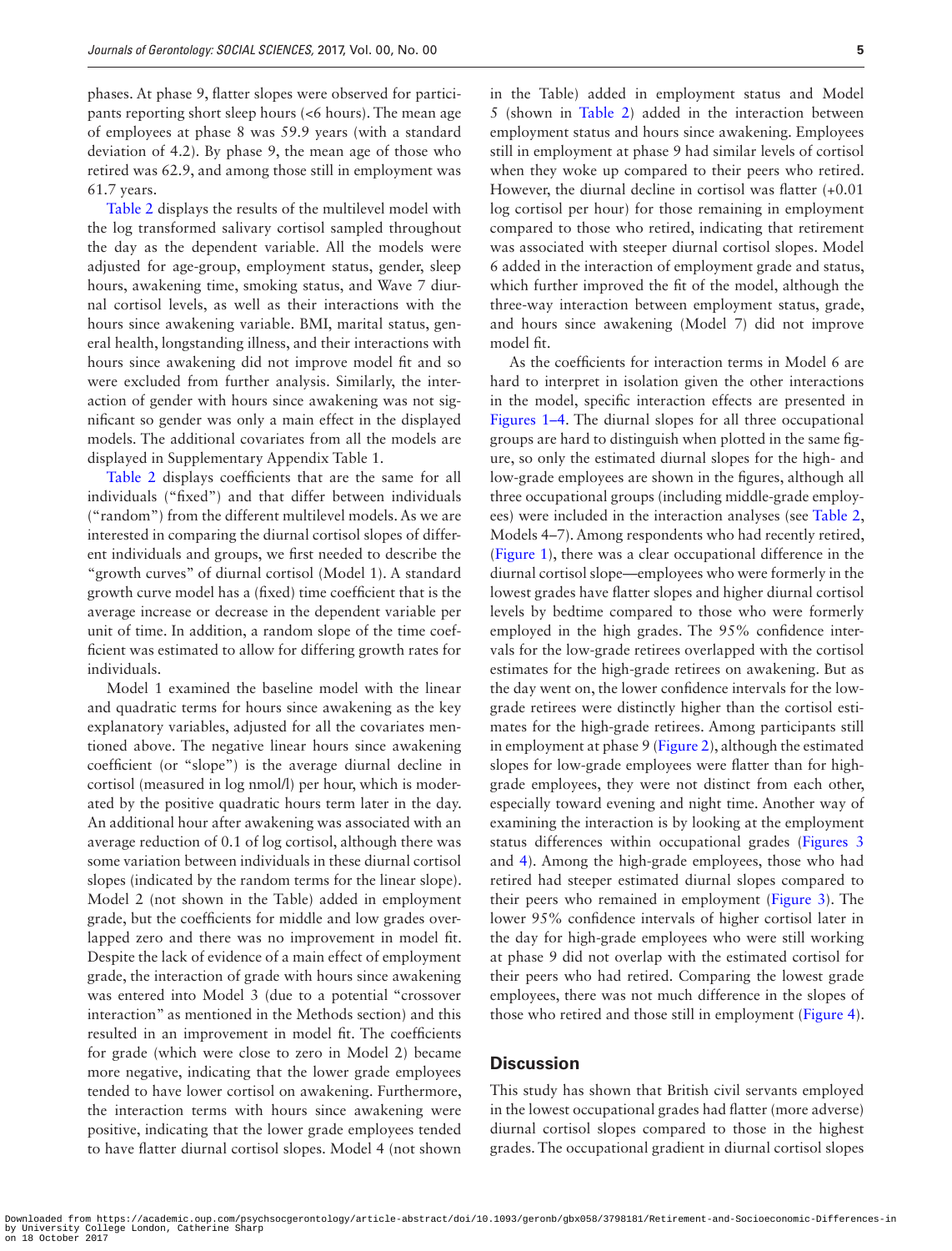| Table 2. Estimates (95% CI) From Multilevel (Occasions Within Individuals) Models of Log Diurnal Cortisol at Phase 9 of the Whitehall II Study |                          |                       |                       |                       |                       |
|------------------------------------------------------------------------------------------------------------------------------------------------|--------------------------|-----------------------|-----------------------|-----------------------|-----------------------|
| Fixed part                                                                                                                                     | Model 1                  | Model 3               | Model 5               | Model 6               | Model 7               |
| Intercept: log cortisol on awakening                                                                                                           | 1.99(1.83, 2.15)         | 2.03 (1.86, 2.20)     | 2.03(1.84, 2.21)      | 1.99(1.79, 2.18)      | 2.00(1.80, 2.19)      |
| Hours since awakening (linear)                                                                                                                 | $-0.10(-0.12, -0.07)$    | $-0.11(-0.13, -0.08)$ | $-0.11(-0.14, -0.09)$ | $-0.11(-0.14, -0.09)$ | $-0.12(-0.14,-0.09)$  |
| Hours since awakening (quadratic)                                                                                                              | 0.001(0.001, 0.002)      | 0.001(0.001, 0.002)   | 0.001(0.001, 0.002)   | 0.001(0.001, 0.002)   | 0.001(0.001, 0.002)   |
| Occupational grade (ref: high grade)                                                                                                           |                          |                       |                       |                       |                       |
| Middle grade                                                                                                                                   |                          | $-0.04(-0.11, 0.02)$  | $-0.04(-0.11, 0.02)$  | $0.02(-0.10, 0.13)$   | $-0.02(-0.15, 0.12)$  |
| Low grade                                                                                                                                      |                          | $-0.13(-0.27, 0.01)$  | $-0.13(-0.27, 0.01)$  | $0.08(-0.13, 0.29)$   | $0.11 (-0.13, 0.35)$  |
| Interaction of occupational grade and hours since awakening (ref:                                                                              | high grade on awakening) |                       |                       |                       |                       |
| Middle grade * hours since awakening                                                                                                           |                          | 0.01(0.005, 0.02)     | 0.01(0.005, 0.02)     | 0.01(0.005, 0.02)     | 0.02(0.004, 0.03)     |
| Low grade * hours since awakening                                                                                                              |                          | 0.02(0.01, 0.04)      | 0.03(0.01, 0.04)      | 0.03(0.01, 0.04)      | $0.02(-0.01, 0.05)$   |
| Employment status (ref: retired)                                                                                                               |                          |                       |                       |                       |                       |
| Still in employment at phase 9                                                                                                                 |                          |                       | $0.003(-0.07, 0.08)$  | $0.06(-0.04, 0.16)$   | $0.04 (-0.06, 0.15)$  |
| Interaction of employment status and hours since awakening (ref:                                                                               | retired on awakening)    |                       |                       |                       |                       |
| Still in employment at phase 9 * hours since awakening                                                                                         |                          |                       | 0.01(0.001, 0.02)     | 0.01(0.001, 0.02)     | $0.01 (-0.004, 0.02)$ |
| Interaction of occupational grade and employment status (ref: high grade or retired at phase 9)                                                |                          |                       |                       |                       |                       |
| Middle grade and employed at phase 9                                                                                                           |                          |                       |                       | $-0.08 (-0.20, 0.05)$ | $-0.03(-0.18, 0.12)$  |
| Low grade and employed at phase 9                                                                                                              |                          |                       |                       | $-0.31(-0.55, -0.07)$ | $-0.36(-0.65, -0.07)$ |
| Interaction of occupational grade, employment status, and hours since awakening (ref: high grade or retired at phase 9 on awakening)           |                          |                       |                       |                       |                       |
| Middle grade and employed at phase 9 * hours since awakening                                                                                   |                          |                       |                       |                       | $-0.01(-0.02, 0.01)$  |
| Low grade and employed at phase 9 * hours since awakening                                                                                      |                          |                       |                       |                       | $0.01 (-0.02, 0.04)$  |
| Random part                                                                                                                                    |                          |                       |                       |                       |                       |
| Individual level intercept                                                                                                                     | 0.037                    | 0.036                 | 0.036                 | 0.035                 | 0.035                 |
| Individual level slope (linear hours)                                                                                                          | 0.001                    | 0.001                 | 0.001                 | 0.001                 | 0.001                 |
| Covariance: individual intercept and slope                                                                                                     | 0.002                    | 0.002                 | 0.002                 | 0.002                 | 0.002                 |
| Occasion level intercept                                                                                                                       | 0.446                    | 0.446                 | 0.446                 | 0.446                 | 0.446                 |
| Deviance (-2 * loglikelihood)                                                                                                                  | 12762.23                 | 12744.43              | 12738.30              | 12731.43              | 12729.69              |
| p value for change in deviance                                                                                                                 |                          | 0.001                 | 0.047                 | 0.032                 | 0.420                 |
|                                                                                                                                                |                          |                       |                       |                       |                       |

Note: CI, confidence interval. *Note:* CI, confidence interval.

<span id="page-5-0"></span>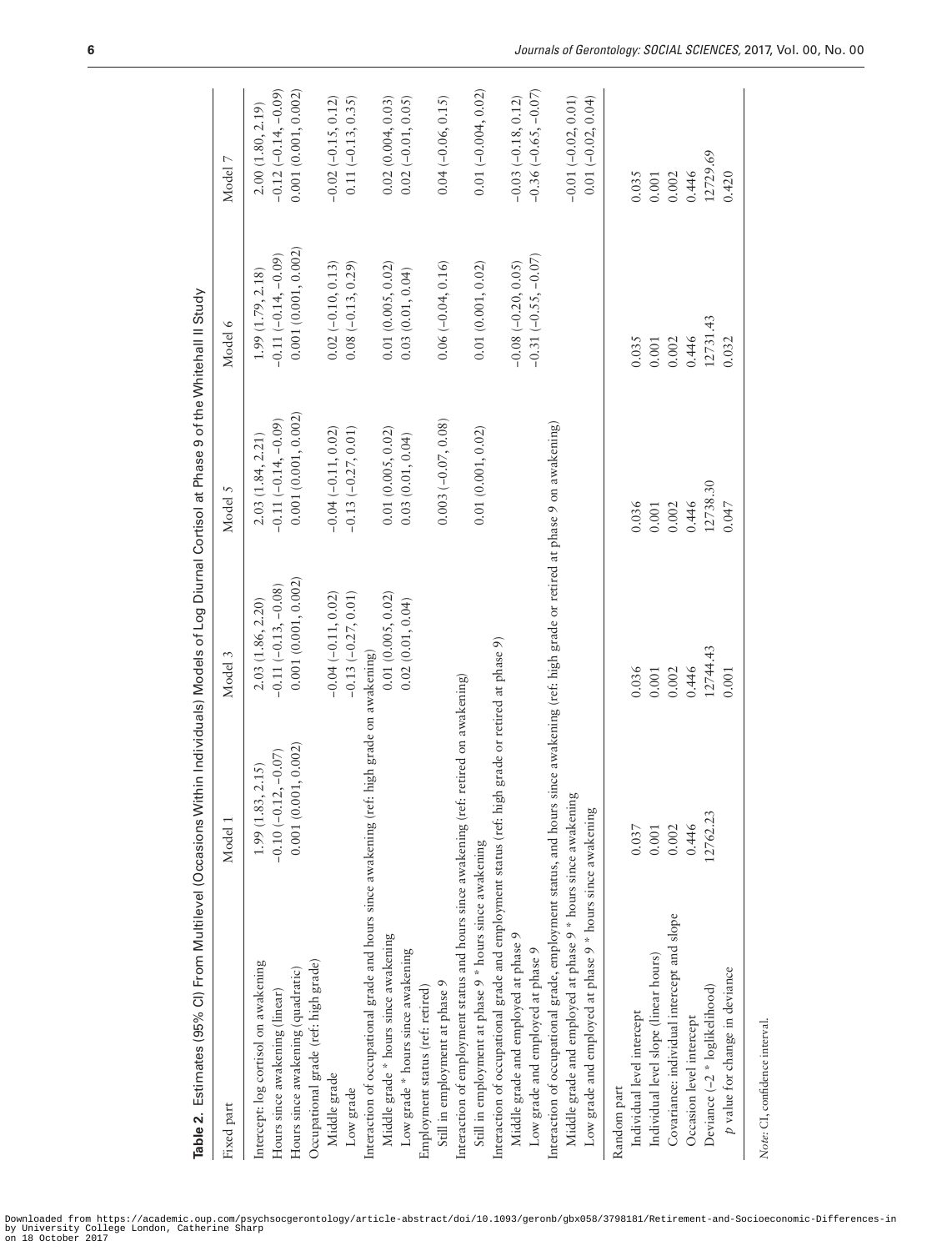

<span id="page-6-0"></span>**Figure 1.** Diurnal cortisol slope estimates (and 95% CI): high versus low occupational grade, RETIRED respondents. CI = confidence interval.



<span id="page-6-1"></span>**Figure 2.** Diurnal cortisol slope estimates (and 95% CI): high versus low occupational grade, EMPLOYED respondents. CI = confidence interval.



<span id="page-6-2"></span>**Figure 3.** Diurnal cortisol slope estimates (and 95% CI): retired versus rmployed, HIGH grade respondents. CI = confidence interval.

was distinct among those who had recently retired, but less clear among those who were still working past standard retirement age (60 years for this cohort). Retirement was



<span id="page-6-3"></span>**Figure 4.** Diurnal cortisol slope estimates (and 95% CI): retired versus employed, LOW grade respondents. CI = confidence interval.

associated with steeper (more advantageous) diurnal slopes compared to those who remained in work; however, there was no difference in the retirement slope by occupational grade. Retirement was not associated with more advantageous cortisol profiles for those formerly employed in the lowest grades in comparison to their peers who were still working.

This study thus appears to find some evidence that the occupational gradient in diurnal cortisol is different for retired compared to employed British civil servants working past standard retirement age. Rather than retirement being associated with lower levels of biomarkers of stress for those at the bottom of the occupational hierarchy, this period of the lifecourse appears to reinforce existing inequalities and widen the gap between occupational groups. The hypotheses were based on previous evidence suggesting that the period around retirement is associated with an improvement in self-rated health among employees in poor quality and low-grade jobs around retirement in the GAZEL study ([Westerlund et al., 2009\)](#page-9-4). This discrepancy in findings may be driven by the different populations in the two studies. The GAZEL study included blue collar workers, with physically demanding jobs, with potentially higher stress levels compared to British civil servants. Furthermore, the follow up period for this study (2–3 years) was longer than the 1-year measurement intervals of the 15-year follow up in GAZEL. It is possible that any effects of retirement on improving the stress levels of employees in the lowest grades may only be temporary and not have an effect a year or more after retirement. Moreover, the measures of self-rated health used in the GAZEL study may not correspond to levels of cortisol used in this study.

Although this study did not directly examine the role of work stress on diurnal cortisol profiles, previous research from the Whitehall II study has shown that effort-reward imbalance was associated with flatter diurnal cortisol profiles [\(Liao, Brunner, & Kumari, 2013](#page-8-20)). Effort-reward imbalance was lower among higher grade occupations ([Wahrendorf et al., 2013](#page-9-6)), so the removal of work stressors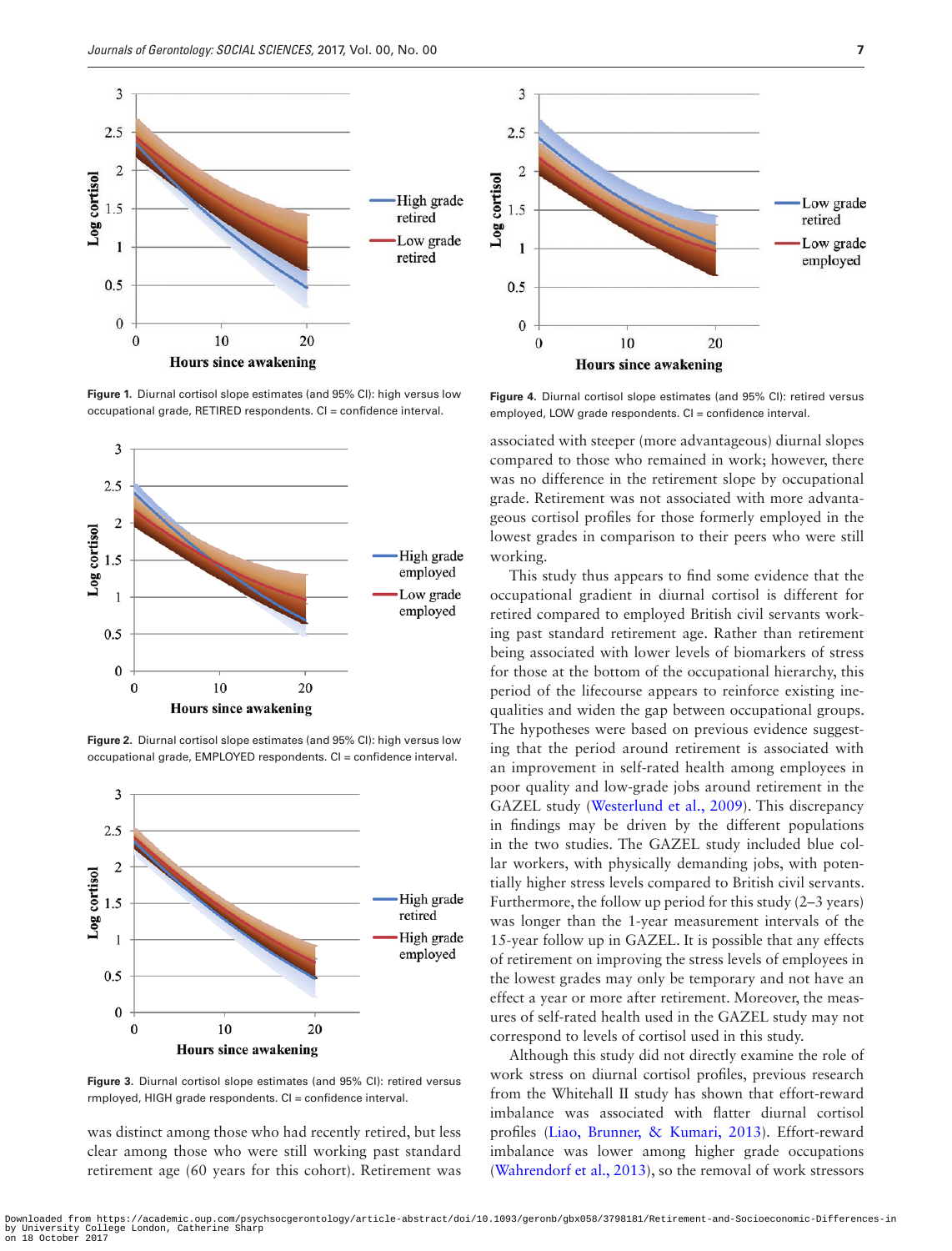through retirement is unlikely to explain the improved cortisol profiles of those recently retired from the highest grades. A previous report from the Whitehall II study also found an improvement in mental health for employees working in the highest grades when they retire, with no corresponding improvement among employees working in the lowest grades ([Mein, Martikainen, Hemingway, Stansfeld,](#page-8-12)  [& Marmot, 2003](#page-8-12)). Civil servants working in the highest grades would normally receive higher pensions and may be more able to enjoy the leisure and social participation and activities in retirement due to their higher levels of resources and better health than those retiring from low-grade occupations. Qualitative interviews among lower grade civil servants suggest that they worry about their reduced income in retirement [\(Mein, Higgs, Ferrie, & Stansfeld, 1998\)](#page-8-21).

Respondents self-reported their retirement status, which could lead to measurement bias as many "retired" people still engage in paid employment (Banks, Chandola, & Matthews, 2015). We did not collect data on reasons for retirement for all participants, although early exit due to health reasons is unlikely to be a key reason as the mean age of participants at baseline was so close to retirement age and the health measures assessed at baseline did not predict the diurnal cortisol slopes. We relied on self-reports for the timing of cortisol sample collection as evidence suggests that people are usually accurate in reporting this information ([Dockray, Bhattacharyya, Molloy, & Steptoe, 2008\)](#page-8-22).

The study did not look at within person change (fixed effects) because the aim was to examine the between person differences (differences between occupational grades). As very few civil servants change employment grades at this age, a fixed-effects model would have deleted anyone with stable characteristics like employment grade, making it impossible to compare employees from different occupational grades. Therefore, we did not estimate a causal effect of transitioning from employment to retirement, although we tried to reduce selection bias by controlling for a number of relevant confounders, including previous levels of cortisol. Additionally, our sample of older workers was on average, aged just under standard retirement age (aged 60 years) at baseline and was followed up for around 2 to 3 years after. The healthy worker effect suggests that our baseline sample were a healthy cohort as they remained in employment close to retirement age. Furthermore, we tried to reduce health-selection effects from the follow up sample by removing from the analysis, those who had stopped working for any other reason apart from self-reporting as retired. This is because stopping working for reasons of limiting health, unemployment, or family issues is likely to be correlated with health and could confound the reported associations. Around 51% of employees were working in noncivil service jobs. Their last civil service grade (prior to leaving the civil service) may not accurately reflect their current occupational position, although very few  $\langle$ <5%) who were working outside the civil service were in partly skilled and unskilled manual work, which reflects the low prevalence of manual work in the civil service. A further

limitation is the lack of generalizability of the results to working conditions outside the civil service. However, civil servants tend to have very good working conditions, compared to the general working population. As this study found an association between low-grade work and stress among civil servants, it is likely that such an effect is underestimated, given that poor working conditions are more prevalent in the general working population compared to the civil service. Only respondents with diurnal cortisol data at phases 7 and 9 were included in the analysis, resulting in a loss of 56% of the respondents who were in employment at phase 8, with lower grade employees over-represented. Such a loss in sample size could have biased the results if there were occupational grade by employment status differences in the missing versus nonmissing respondents. Further analysis (not shown) revealed that employees in the lowest civil service grade who were still in employment at phase 9 were most likely to have missing cortisol data. As low-grade employees have flatter diurnal cortisol slopes, the higher prevalence of missing cortisol data among lowgrade employees also suggests an underestimation of the reported associations between lower occupational grade and flatter diurnal slopes. The estimated cortisol slopes were based on data collected in 2007–09. Working and retirement conditions for current older employees in the civil service and elsewhere may be different nowadays with some groups of older workers having relatively stable jobs and pension arrangements, and other older workers having more unstable working and retirement conditions.

The analysis of biological markers of stress in relation to transitions into retirement has revealed new insights on the process of retirement, stress, and inequalities. Occupational grade differences in a biomarker of stress were larger among the retired compared to those currently employed. Employees in the highest grades appeared to benefit the most from retirement in terms of steeper diurnal cortisol slopes, whereas there was no apparent benefit of retirement among those working in the lowest grades. These biological differences associated with transitions into retirement for different occupational groups may partly explain the pattern of widening social inequalities in health in early old age. Further research using more representative population samples on the biological processes underlying socioeconomic inequalities in health could help identify important older age lifecourse factors that generate widening health inequalities in early old age.

#### **Supplementary Material**

Supplementary material are available at *The Journals of Gerontology Series B: Psychological and Social Sciences* online.

# **Funding**

Research for this study was supported by the U.K. Economic and Social Research Council–funded International Centre for Life Course Studies in Society and Health (ES/J019119). The Whitehall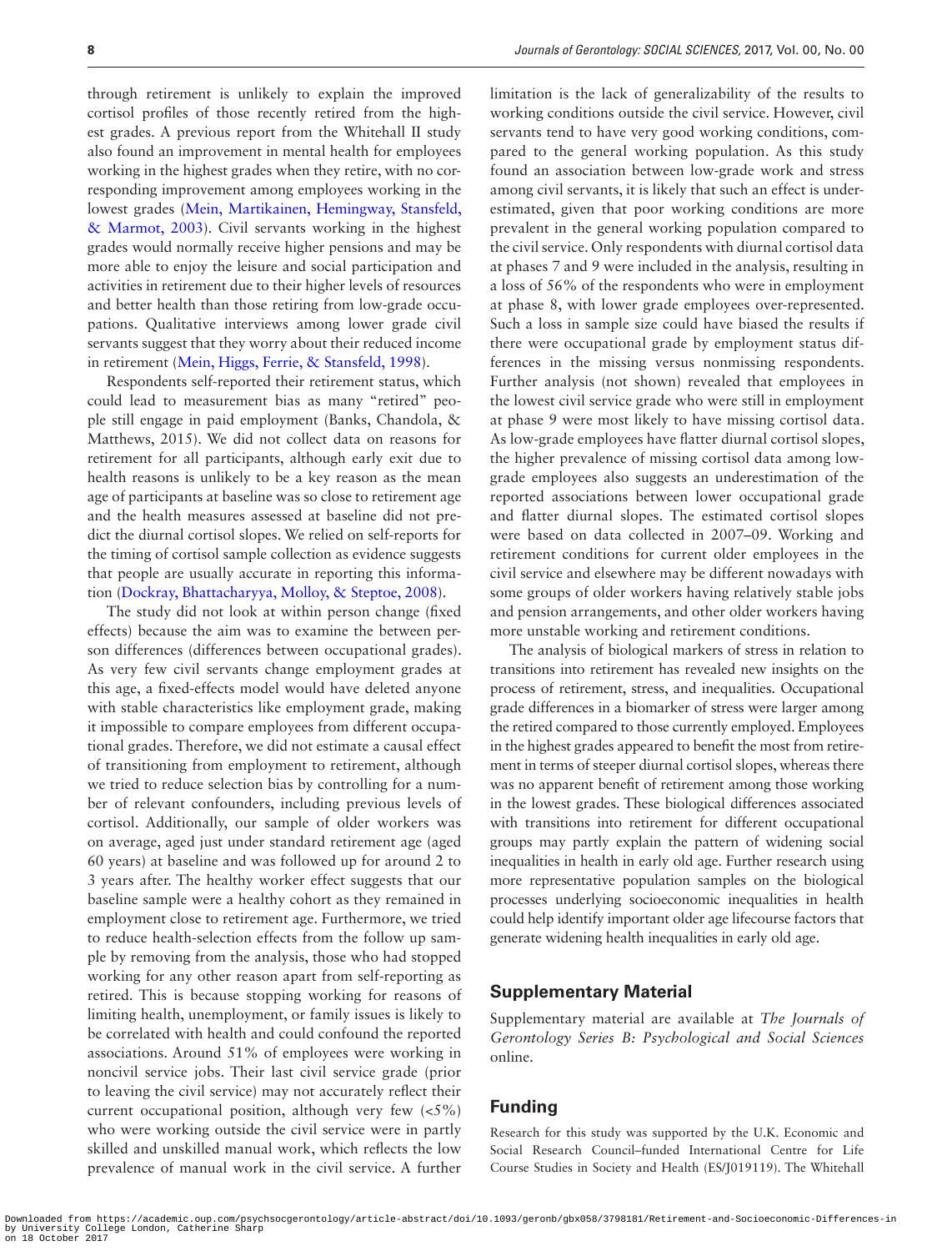II study has been supported by grants from the Medical Research Council; British Heart Foundation; National Heart Lung and Blood Institute (R01HL36310), USA, NIH: National Institute on Aging (R01AG13196 and R01AG34454), USA, NIH.

# **Acknowledgments**

The authors would like to thank all the participants of the Whitehall II study, as well as the Whitehall II study team. Each of the authors take responsibility for the contents of the study. Tarani Chandola conceptualized the research questions, did the analysis, and wrote up the results. Michael Marmot and Meena Kumari designed the data collection for the Whitehall II study, including quality assurance of the data. Patrick Rouxel conducted the literature review, contributed to the analysis of the data, and prepared the first draft of the paper. All the authors contributed to drafts of the paper by reviewing it and revising it critically. All the authors approved of the final version for publication.

# **Conflict of Interest**

All authors declare no conflict of interest.

# **References**

- <span id="page-8-13"></span>Adam, E. K., & Kumari, M. (2009). Assessing salivary cortisol in largescale, epidemiological research. *Psychoneuroendocrinology,* **34**, 1423–1436. doi:10.1016/j.psyneuen.2009.06.011
- <span id="page-8-6"></span>Banks, J., Chandola, T., & Matthews, K. (2015). Retirement and Health. In James D. Wright (Ed.), International Encyclopedia of the Social & Behavioral Sciences. Pergamon.
- <span id="page-8-4"></span>Benzeval, M., Green, M. J., & Leyland, A. H. (2011). Do social inequalities in health widen or converge with age? Longitudinal evidence from three cohorts in the West of Scotland. *BMC Public Health*, **11**, 947. doi:10.1186/1471-2458-11-947
- <span id="page-8-7"></span>Chandola, T., Brunner, E., & Marmot, M. (2006). Chronic stress at work and the metabolic syndrome: prospective study. *Bmj*, **332**, 521–525. doi:10.1136/bmj.38693.435301.80
- <span id="page-8-5"></span>Chandola, T., Ferrie, J., Sacker, A., & Marmot, M. (2007). Social inequalities in self reported health in early old age: followup of prospective cohort study. *Bmj*, **334**, 990. doi:10.1136/ bmj.39167.439792.55
- <span id="page-8-17"></span>Damman, M., Henkens, K., & Kalmijn, M. (2015). Missing work after retirement: The role of life histories in the retirement adjustment process. *The Gerontologist*, **55**, 802–813. doi:10.1093/ geront/gnt169
- <span id="page-8-1"></span>Deaton, A. S., & Paxson, C. H. (1998). Aging and inequality in income and health. *The American Economic Review*, **88**, 248–253. Retrieved from http://www.jstor.org/ stable/116928?seq=1#page\_scan\_tab\_contents
- <span id="page-8-22"></span>Dockray, S., Bhattacharyya, M. R., Molloy, G. J., & Steptoe, A. (2008). The cortisol awakening response in relation to objective and subjective measures of waking in the morning. *Psychoneuroendocrinology*, **33**, 77–82. doi:10.1016/j. psyneuen.2007.10.001
- <span id="page-8-8"></span>Dowd, J. B., Simanek, A. M., & Aiello, A. E. (2009). Socio-economic status, cortisol and allostatic load: A review of the literature. *International Journal of Epidemiology*, **38**, 1297–1309. doi:10.1093/ije/dyp277
- <span id="page-8-2"></span>Elo, I. T., & Preston, S. H. (1996). Educational differentials in mortality: United States, 1979–1985. *Social Science and Medicine*, **42**, 47–57. doi:10.1016/0277-9536(95)00062-3
- <span id="page-8-0"></span>House, J. S., Lepkowski, J. M., Kinney, A. M., Mero, R. P., Kessler, R. C., & Herzog, A. R. (1994). The social stratification of aging and health. *Journal of Health and Social Behavior*, **35**, 213–234. Retrieved from https://www.jstor.org/stable/2137277
- <span id="page-8-9"></span>Kumari, M., Badrick, E., Chandola, T., Adler, N. E., Epel, E., Seeman, T., … Marmot, M. G. (2010a). Measures of social position and cortisol secretion in an aging population: findings from the Whitehall II study. *Psychosomatic Medicine,* **72**, 27–34. doi:10.1097/PSY.0b013e3181c85712
- <span id="page-8-15"></span>Kumari, M., Badrick, E., Sacker, A., Kirschbaum, C., Marmot, M., & Chandola, T. (2010b). Identifying patterns in cortisol secretion in an older population. Findings from the Whitehall II study. *Psychoneuroendocrinology*, **35**, 1091–1099. doi:10.1016/j. psyneuen.2010.01.010
- <span id="page-8-14"></span>Kumari, M., Shipley, M., Stafford, M., & Kivimaki, M. (2011). Association of diurnal patterns in salivary cortisol with all-cause and cardiovascular mortality: findings from the Whitehall II study. *Journal of Clinical Endocrinology and Metabolism*, **96**, 1478–1485. doi:10.1210/jc.2010-2137
- <span id="page-8-10"></span>Kunz-Ebrecht, S. R., Kirschbaum, C., & Steptoe, A. (2004). Work stress, socioeconomic status and neuroendocrine activation over the working day. *Social Science and Medicine (1982)*, **58**, 1523– 1530. doi:10.1016/S0277-9536(03)00347-2
- <span id="page-8-20"></span>Liao, J., Brunner, E. J., & Kumari, M. (2013). Is there an association between work stress and diurnal cortisol patterns? Findings from the Whitehall II study. *PloS One*, **8**, e81020. doi:10.1371/ journal.pone.0081020
- <span id="page-8-19"></span>Li, C.-Y., & Sung, F.-C. (1999). A review of the healthy worker effect in occupational epidemiology. *Occupational Medicine*, **49**, 225– 229. doi:10.1093/occmed/49.4.225
- <span id="page-8-3"></span>Majer, I. M., Nusselder, W. J., Mackenbach, J. P., & Kunst, A. E. (2011). Socioeconomic inequalities in life and health expectancies around official retirement age in 10 Western-European countries. *Journal of Epidemiology and Community Health*, **65**, 972–979. doi:10.1136/jech.2010.111492
- <span id="page-8-18"></span>Marmot, M., & Brunner, E. (2005). Cohort Profile: the Whitehall II study. *International Journal of Epidemiology*, **34**, 251–256. doi:10.1093/ije/dyh372
- <span id="page-8-11"></span>Matthews, K. A., & Gallo, L. C. (2011). Psychological perspectives on pathways linking socioeconomic status and physical health. *Annual Review of Psychology*, **62**, 501–530. doi:10.1146/ annurev.psych.031809.130711
- <span id="page-8-21"></span>Mein, G., Higgs, P., Ferrie, J., & Stansfeld, S. A. (1998). Paradigms of retirement: The importance of health and ageing in the Whitehall II study. *Social Science and Medicine*, **47**, 535–545. doi:10.1016/ S0277-9536(98)00146-4
- <span id="page-8-12"></span>Mein, G., Martikainen, P., Hemingway, H., Stansfeld, S., & Marmot, M. (2003). Is retirement good or bad for mental and physical health functioning? Whitehall II longitudinal study of civil servants. *Journal of Epidemiology and Community Health*, **57**, 46–49. doi:10.1136/jech.57.1.46
- <span id="page-8-16"></span>Sapolsky, R. M. (1992). Cortisol concentrations and the social significance of rank instability among wild baboons. *Psychoneuroendocrinology*, **17**, 701–709. doi:10.1016/0306-4530(92)90029-7